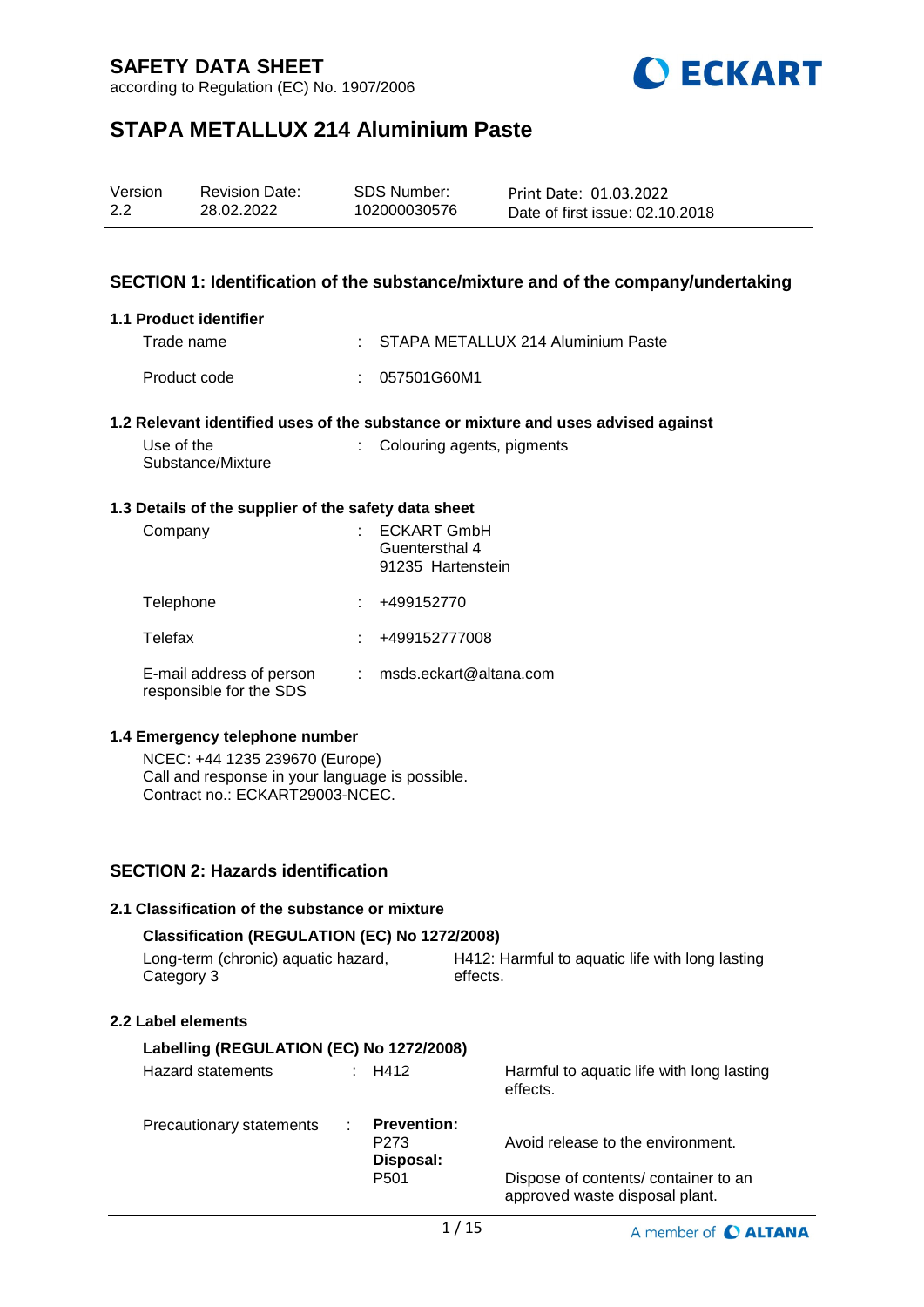according to Regulation (EC) No. 1907/2006



# **STAPA METALLUX 214 Aluminium Paste**

### **2.3 Other hazards**

Combustible Solids

This substance/mixture contains no components considered to be either persistent, bioaccumulative and toxic (PBT), or very persistent and very bioaccumulative (vPvB) at levels of 0.1% or higher.

### **SECTION 3: Composition/information on ingredients**

#### **3.2 Mixtures**

#### **Hazardous components**

| Chemical name                   | CAS-No.             | Classification         | Concentration     |
|---------------------------------|---------------------|------------------------|-------------------|
|                                 | EC-No.              | <b>REGULATION (EC)</b> | (% w/w)           |
|                                 | Index-No.           | No 1272/2008           |                   |
|                                 | Registration number |                        |                   |
| aluminium powder (stabilised)   | 7429-90-5           | Flam. Sol. 1; H228     | $>= 50 - 5 = 100$ |
|                                 | 231-072-3           |                        |                   |
|                                 | 013-002-00-1        |                        |                   |
|                                 | 01-2119529243-45    |                        |                   |
| Naphtha (petroleum),            | 64742-48-9          | Asp. Tox. 1; H304      | $>= 10 - 20$      |
| hydrotreated heavy; Low boiling | 918-481-9           |                        |                   |
| point ydrogen treated naphtha   | 01-2119457273-39    |                        |                   |
| Solvent naphtha (petroleum),    | 64742-95-6          | Flam. Liq. 3; H226     | $>= 10 - 20$      |
| light arom.                     | 918-668-5           | STOT SE 3; H336        |                   |
|                                 | 01-2119455851-35    | STOT SE 3; H335        |                   |
|                                 |                     | Asp. Tox. 1; H304      |                   |
|                                 |                     | Aquatic Chronic 2;     |                   |
|                                 |                     | H411                   |                   |

For explanation of abbreviations see section 16.

### **SECTION 4: First aid measures**

#### **4.1 Description of first aid measures**

| General advice          |   | : Move the victim to fresh air.<br>Do not leave the victim unattended.                                                                       |
|-------------------------|---|----------------------------------------------------------------------------------------------------------------------------------------------|
|                         |   | Do not leave the victim unattended.                                                                                                          |
| If inhaled              |   | $:$ Remove to fresh air.<br>If unconscious, place in recovery position and seek medical<br>advice.<br>If symptoms persist, call a physician. |
| In case of skin contact |   | : Wash off immediately with soap and plenty of water.                                                                                        |
| In case of eye contact  | ÷ | Immediately flush eye(s) with plenty of water.                                                                                               |
|                         |   | Remove contact lenses.<br>If eye irritation persists, consult a specialist.                                                                  |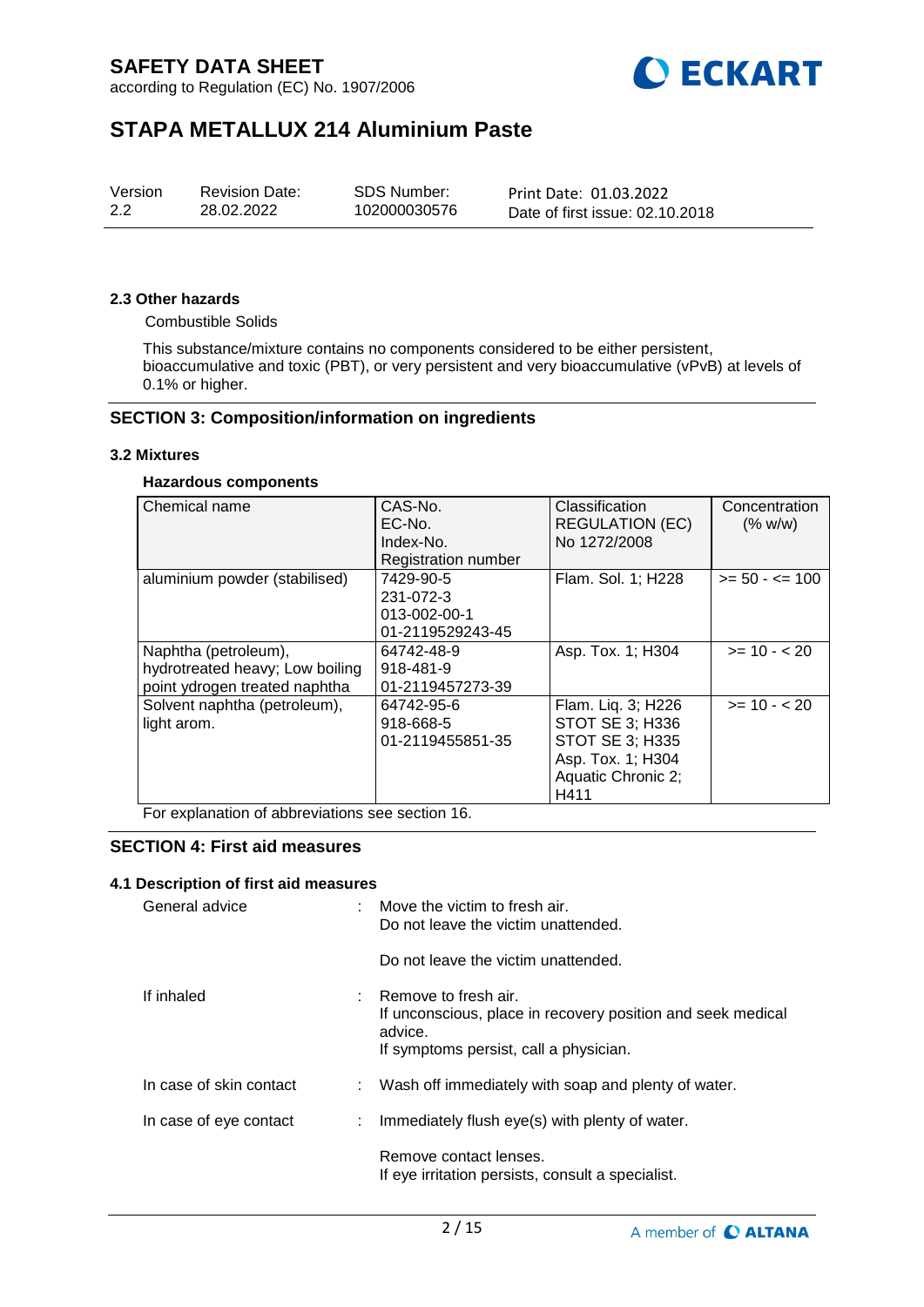



# **STAPA METALLUX 214 Aluminium Paste**

| Version<br>2.2                                                  | <b>Revision Date:</b><br>28.02.2022 | <b>SDS Number:</b><br>102000030576 | Print Date: 01.03.2022<br>Date of first issue: 02.10.2018                                                                                    |  |  |  |
|-----------------------------------------------------------------|-------------------------------------|------------------------------------|----------------------------------------------------------------------------------------------------------------------------------------------|--|--|--|
| If swallowed                                                    |                                     | Keep respiratory tract clear.      | Do not give milk or alcoholic beverages.<br>Never give anything by mouth to an unconscious person.<br>If symptoms persist, call a physician. |  |  |  |
| 4.2 Most important symptoms and effects, both acute and delayed |                                     |                                    |                                                                                                                                              |  |  |  |

None known.

**4.3 Indication of any immediate medical attention and special treatment needed**

This information is not available.

### **SECTION 5: Firefighting measures**

### **5.1 Extinguishing media**

| Suitable extinguishing media : Dry sand                   | Special powder against metal fire                                            |
|-----------------------------------------------------------|------------------------------------------------------------------------------|
| Unsuitable extinguishing<br>media                         | Water<br>Foam<br>ABC powder<br>Carbon dioxide (CO2)                          |
| 5.2 Special hazards arising from the substance or mixture |                                                                              |
| Specific hazards during<br>firefighting                   | Do not allow run-off from fire fighting to enter drains or water<br>courses. |

### **5.3 Advice for firefighters**

| for firefighters    |  | Special protective equipment : Use personal protective equipment.                                                                                                                                                                                                                                                                             |  |
|---------------------|--|-----------------------------------------------------------------------------------------------------------------------------------------------------------------------------------------------------------------------------------------------------------------------------------------------------------------------------------------------|--|
|                     |  | Wear self-contained breathing apparatus for firefighting if<br>necessary.                                                                                                                                                                                                                                                                     |  |
| Further information |  | : Collect contaminated fire extinguishing water separately. This<br>must not be discharged into drains.<br>Fire residues and contaminated fire extinguishing water must<br>be disposed of in accordance with local regulations.<br>Use extinguishing measures that are appropriate to local<br>circumstances and the surrounding environment. |  |

### **SECTION 6: Accidental release measures**

| 6.1 Personal precautions, protective equipment and emergency procedures |  |                                                                                                              |  |  |  |
|-------------------------------------------------------------------------|--|--------------------------------------------------------------------------------------------------------------|--|--|--|
| Personal precautions                                                    |  | : Evacuate personnel to safe areas.<br>Use personal protective equipment.<br>Remove all sources of ignition. |  |  |  |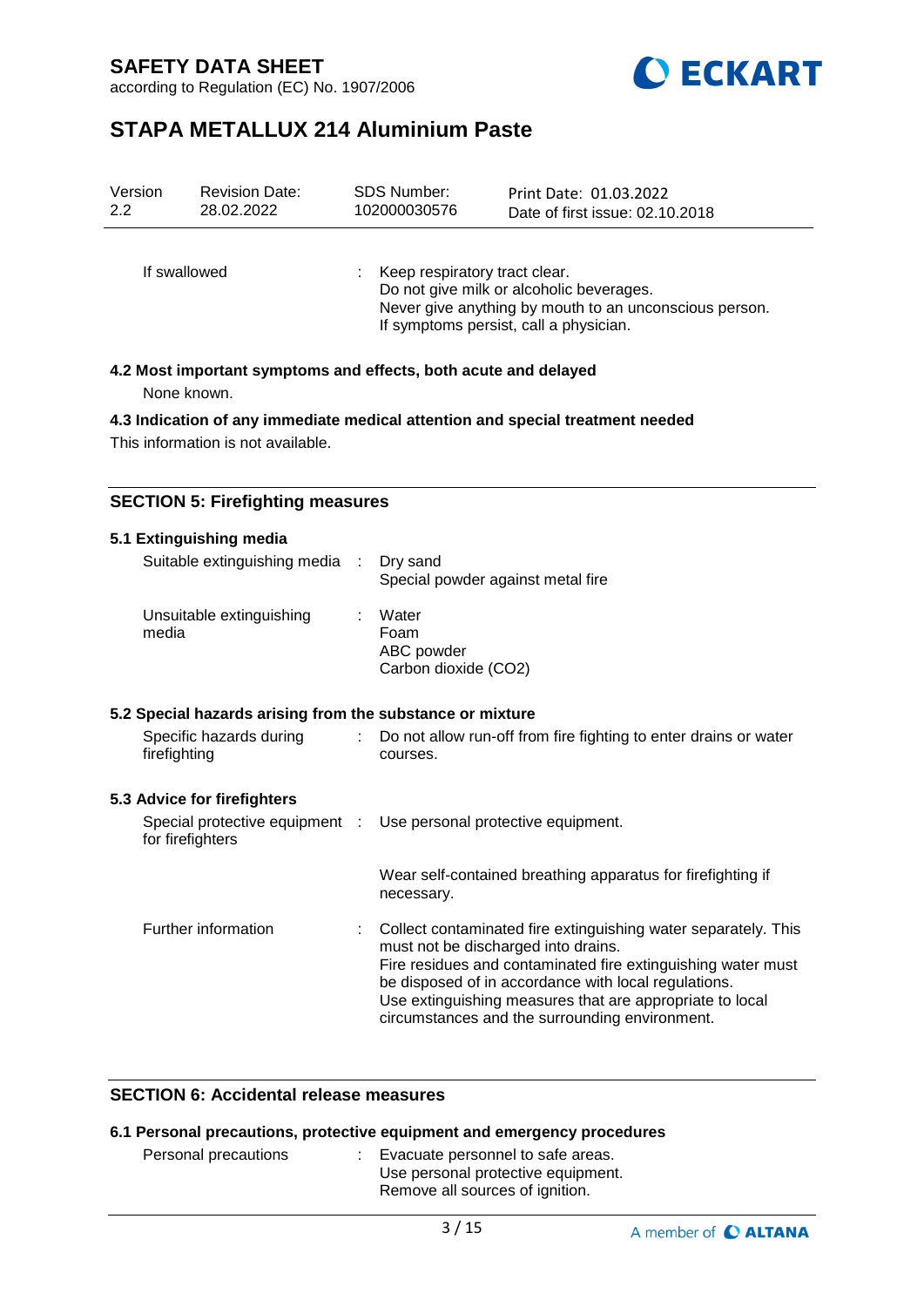according to Regulation (EC) No. 1907/2006



# **STAPA METALLUX 214 Aluminium Paste**

| Version<br>2.2            | <b>Revision Date:</b><br>28.02.2022                      | <b>SDS Number:</b><br>102000030576   | Print Date: 01.03.2022<br>Date of first issue: 02.10.2018                                                                           |  |  |
|---------------------------|----------------------------------------------------------|--------------------------------------|-------------------------------------------------------------------------------------------------------------------------------------|--|--|
|                           |                                                          | Avoid dust formation.                |                                                                                                                                     |  |  |
|                           | 6.2 Environmental precautions                            |                                      |                                                                                                                                     |  |  |
| Environmental precautions |                                                          |                                      | : Prevent product from entering drains.<br>If the product contaminates rivers and lakes or drains inform<br>respective authorities. |  |  |
|                           | 6.3 Methods and material for containment and cleaning up |                                      |                                                                                                                                     |  |  |
|                           | Methods for cleaning up                                  | : Use mechanical handling equipment. | Soak up with inert absorbent material (e.g. sand, silica gel,<br>acid binder, universal binder, sawdust).                           |  |  |
|                           |                                                          | Sweep up and shovel.                 | Pick up and arrange disposal without creating dust.<br>Keep in suitable, closed containers for disposal.                            |  |  |

### **6.4 Reference to other sections**

For personal protection see section 8.

# **SECTION 7: Handling and storage**

| 7.1 Precautions for safe handling<br>Advice on safe handling                                                         | Keep away from heat and sources of ignition.<br>Avoid dust formation.<br>Ensure adequate ventilation.<br>For personal protection see section 8.<br>Smoking, eating and drinking should be prohibited in the<br>application area. |
|----------------------------------------------------------------------------------------------------------------------|----------------------------------------------------------------------------------------------------------------------------------------------------------------------------------------------------------------------------------|
| Advice on protection against<br>fire and explosion                                                                   | Keep away from open flames, hot surfaces and sources of<br>ignition. Earthing of containers and apparatuses is essential.                                                                                                        |
|                                                                                                                      | Provide appropriate exhaust ventilation at places where dust<br>is formed.                                                                                                                                                       |
| Hygiene measures                                                                                                     | General industrial hygiene practice.                                                                                                                                                                                             |
| 7.2 Conditions for safe storage, including any incompatibilities<br>Requirements for storage<br>areas and containers | Store in original container. Keep containers tightly closed in a<br>cool, well-ventilated place. Keep container closed when not in<br>use. Keep away from sources of ignition - No smoking.                                      |
|                                                                                                                      | Containers which are opened must be carefully resealed and<br>kept upright to prevent leakage. Electrical installations /<br>working materials must comply with the technological safety<br>standards.                           |
| Further information on                                                                                               | Protect from humidity and water. Do not allow to dry.                                                                                                                                                                            |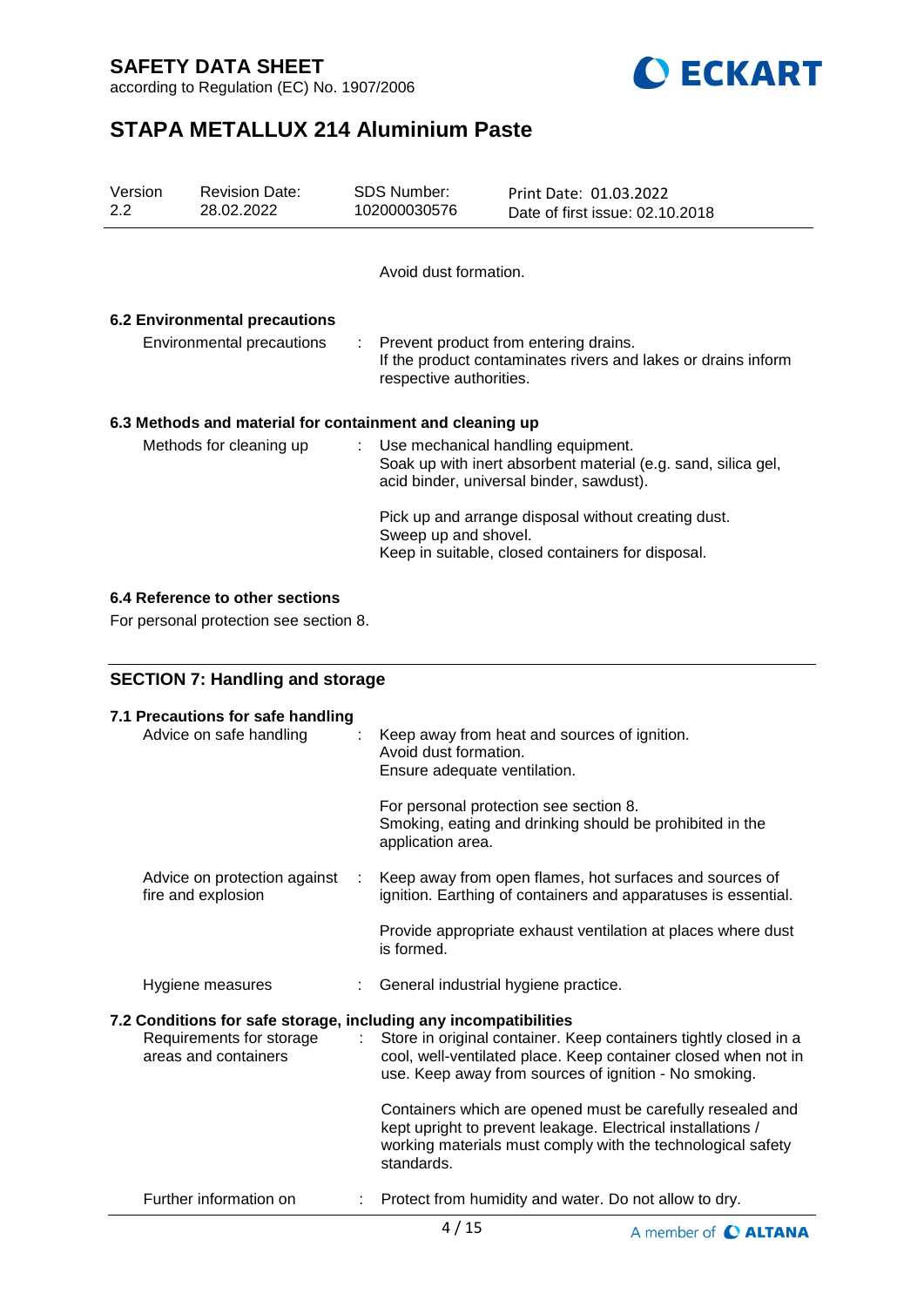according to Regulation (EC) No. 1907/2006



# **STAPA METALLUX 214 Aluminium Paste**

| Version<br>2.2           | <b>Revision Date:</b><br>28.02.2022         |    | SDS Number:<br>102000030576 | Print Date: 01.03.2022<br>Date of first issue: 02.10.2018                                                                                                                                                                                                                                            |
|--------------------------|---------------------------------------------|----|-----------------------------|------------------------------------------------------------------------------------------------------------------------------------------------------------------------------------------------------------------------------------------------------------------------------------------------------|
|                          | storage conditions                          |    |                             |                                                                                                                                                                                                                                                                                                      |
| Advice on common storage |                                             | ÷. | storage.                    | Do not store together with oxidizing and self-igniting products.<br>Never allow product to get in contact with water during<br>Keep away from oxidizing agents, strongly alkaline and<br>strongly acid materials in order to avoid exothermic reactions.<br>No materials to be especially mentioned. |
|                          | Further information on<br>storage stability |    |                             | No decomposition if stored and applied as directed.                                                                                                                                                                                                                                                  |

### **7.3 Specific end use(s)**

This information is not available.

### **SECTION 8: Exposure controls/personal protection**

### **8.1 Control parameters**

### **Occupational Exposure Limits**

| Components                       | CAS-No.                                                                                                                                                                                                                                                                                                                                                                                                                                                                                                                                                                                           | Value type (Form<br>of exposure)    | Control parameters                                                                                                                                                                                                                                                                                                                                                                                                                                                                                                    | <b>Basis</b> |  |
|----------------------------------|---------------------------------------------------------------------------------------------------------------------------------------------------------------------------------------------------------------------------------------------------------------------------------------------------------------------------------------------------------------------------------------------------------------------------------------------------------------------------------------------------------------------------------------------------------------------------------------------------|-------------------------------------|-----------------------------------------------------------------------------------------------------------------------------------------------------------------------------------------------------------------------------------------------------------------------------------------------------------------------------------------------------------------------------------------------------------------------------------------------------------------------------------------------------------------------|--------------|--|
| aluminium powder<br>(stabilised) | 7429-90-5                                                                                                                                                                                                                                                                                                                                                                                                                                                                                                                                                                                         | TWA (Inhalable)                     | 10 mg/m3                                                                                                                                                                                                                                                                                                                                                                                                                                                                                                              | GB EH40      |  |
| Further information              | The COSHH definition of a substance hazardous to health includes dust of<br>any kind when present at a concentration in air equal to or greater than 10<br>mg.m-3 8-hour TWA of inhalable dust or 4 mg.m-3 8-hour TWA of respirable<br>dust. This means that any dust will be subject to COSHH if people are<br>exposed to dust above these levels. Some dusts have been assigned<br>specific WELs and exposure to these must comply with the appropriate<br>limits., Where no specific short-term exposure limit is listed, a figure three<br>times the long-term exposure limit should be used. |                                     |                                                                                                                                                                                                                                                                                                                                                                                                                                                                                                                       |              |  |
|                                  |                                                                                                                                                                                                                                                                                                                                                                                                                                                                                                                                                                                                   | <b>TWA (Respirable</b><br>fraction) | $4$ mg/m $3$                                                                                                                                                                                                                                                                                                                                                                                                                                                                                                          | GB EH40      |  |
| Further information              | The COSHH definition of a substance hazardous to health includes dust of<br>any kind when present at a concentration in air equal to or greater than 10<br>mg.m-3 8-hour TWA of inhalable dust or 4 mg.m-3 8-hour TWA of respirable<br>dust. This means that any dust will be subject to COSHH if people are<br>exposed to dust above these levels. Some dusts have been assigned<br>specific WELs and exposure to these must comply with the appropriate<br>limits., Where no specific short-term exposure limit is listed, a figure three<br>times the long-term exposure limit should be used. |                                     |                                                                                                                                                                                                                                                                                                                                                                                                                                                                                                                       |              |  |
|                                  |                                                                                                                                                                                                                                                                                                                                                                                                                                                                                                                                                                                                   | TWA (inhalable<br>dust)             | $10 \text{ mg/m}$ 3                                                                                                                                                                                                                                                                                                                                                                                                                                                                                                   | GB EH40      |  |
| Further information              |                                                                                                                                                                                                                                                                                                                                                                                                                                                                                                                                                                                                   |                                     | For the purposes of these limits, respirable dust and inhalable dust are<br>those fractions of airborne dust which will be collected when sampling is<br>undertaken in accordance with the methods described in MDHS14/4<br>General methods for sampling and gravimetric analysis or respirable,<br>thoracic and inhalable aerosols., The COSHH definition of a substance<br>hazardous to health includes dust of any kind when present at a<br>concentration in air equal to or greater than 10 mg.m-3 8-hour TWA of |              |  |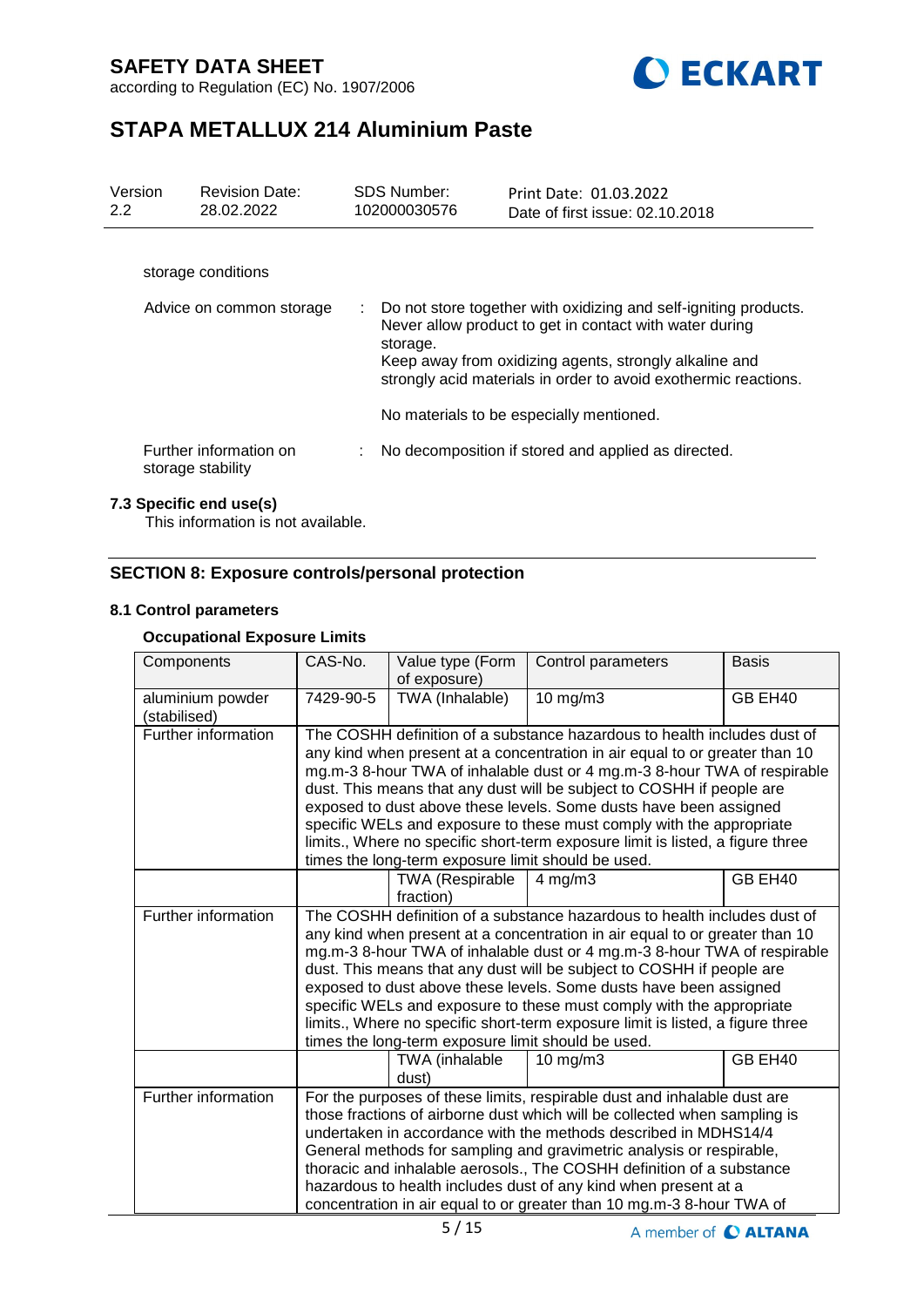according to Regulation (EC) No. 1907/2006



# **STAPA METALLUX 214 Aluminium Paste**

| Version<br>$2.2\phantom{0}$ | <b>Revision Date:</b><br>28.02.2022 | SDS Number:<br>102000030576     | Print Date: 01.03.2022<br>Date of first issue: 02.10.2018                                                                                                                                                                                                                                                                                                                                                                                                                                                                                                                                                                                                                                                                                                                                                                                                                                                                                                                                                                                                                                                                                                                                                                                                                                                                                                                                                                                                                                                                                                                                                                                                                                                                                                                                                                                                                           |         |
|-----------------------------|-------------------------------------|---------------------------------|-------------------------------------------------------------------------------------------------------------------------------------------------------------------------------------------------------------------------------------------------------------------------------------------------------------------------------------------------------------------------------------------------------------------------------------------------------------------------------------------------------------------------------------------------------------------------------------------------------------------------------------------------------------------------------------------------------------------------------------------------------------------------------------------------------------------------------------------------------------------------------------------------------------------------------------------------------------------------------------------------------------------------------------------------------------------------------------------------------------------------------------------------------------------------------------------------------------------------------------------------------------------------------------------------------------------------------------------------------------------------------------------------------------------------------------------------------------------------------------------------------------------------------------------------------------------------------------------------------------------------------------------------------------------------------------------------------------------------------------------------------------------------------------------------------------------------------------------------------------------------------------|---------|
|                             |                                     | exposure limit should be used.  | inhalable dust or 4 mg.m-3 8-hour TWA of respirable dust. This means that<br>any dust will be subject to COSHH if people are exposed to dust above<br>these levels. Some dusts have been assigned specific WELs and exposure<br>to these must comply with the appropriate limits., Most industrial dusts<br>contain particles of a wide range of sizes. The behaviour, deposition and<br>fate of any particular particle after entry into the human respiratory system,<br>and the body response that it elicits, depend on the nature and size of the<br>particle. HSE distinguishes two size fractions for limit-setting purposes<br>termed 'inhalable' and 'respirable'., Inhalable dust approximates to the<br>fraction of airborne material that enters the nose and mouth during breathing<br>and is therefore available for deposition in the respiratory tract. Respirable<br>dust approximates to the fraction that penetrates to the gas exchange region<br>of the lung. Fuller definitions and explanatory material are given in<br>MDHS14/4., Where dusts contain components that have their own assigned<br>WEL, all the relevant limits should be complied with., Where no specific<br>short-term exposure limit is listed, a figure three times the long-term                                                                                                                                                                                                                                                                                                                                                                                                                                                                                                                                                                                                        |         |
|                             |                                     | <b>TWA (Respirable</b><br>dust) | $4$ mg/m $3$                                                                                                                                                                                                                                                                                                                                                                                                                                                                                                                                                                                                                                                                                                                                                                                                                                                                                                                                                                                                                                                                                                                                                                                                                                                                                                                                                                                                                                                                                                                                                                                                                                                                                                                                                                                                                                                                        | GB EH40 |
|                             | Further information                 | exposure limit should be used.  | For the purposes of these limits, respirable dust and inhalable dust are<br>those fractions of airborne dust which will be collected when sampling is<br>undertaken in accordance with the methods described in MDHS14/4<br>General methods for sampling and gravimetric analysis or respirable,<br>thoracic and inhalable aerosols., The COSHH definition of a substance<br>hazardous to health includes dust of any kind when present at a<br>concentration in air equal to or greater than 10 mg.m-3 8-hour TWA of<br>inhalable dust or 4 mg.m-3 8-hour TWA of respirable dust. This means that<br>any dust will be subject to COSHH if people are exposed to dust above<br>these levels. Some dusts have been assigned specific WELs and exposure<br>to these must comply with the appropriate limits., Most industrial dusts<br>contain particles of a wide range of sizes. The behaviour, deposition and<br>fate of any particular particle after entry into the human respiratory system,<br>and the body response that it elicits, depend on the nature and size of the<br>particle. HSE distinguishes two size fractions for limit-setting purposes<br>termed 'inhalable' and 'respirable'., Inhalable dust approximates to the<br>fraction of airborne material that enters the nose and mouth during breathing<br>and is therefore available for deposition in the respiratory tract. Respirable<br>dust approximates to the fraction that penetrates to the gas exchange region<br>of the lung. Fuller definitions and explanatory material are given in<br>MDHS14/4., Where dusts contain components that have their own assigned<br>WEL, all the relevant limits should be complied with., Where no specific<br>short-term exposure limit is listed, a figure three times the long-term<br>Derived No Effect Level (DNEL) according to Regulation (EC) No. 1907/2006: |         |

| Substance name                   | End Use        | Exposure routes   | Potential health<br>effects   | Value                   |
|----------------------------------|----------------|-------------------|-------------------------------|-------------------------|
| aluminium powder<br>(stabilised) | <b>Workers</b> | <b>Inhalation</b> | Long-term local<br>effects    | $3.72 \,\mathrm{mg/m3}$ |
|                                  | Consumers      | Oral              | Long-term systemic<br>effects | 3.95 mg/kg              |
|                                  | Workers        | Inhalation        | Long-term systemic<br>effects | $3.72 \,\mathrm{mg/m3}$ |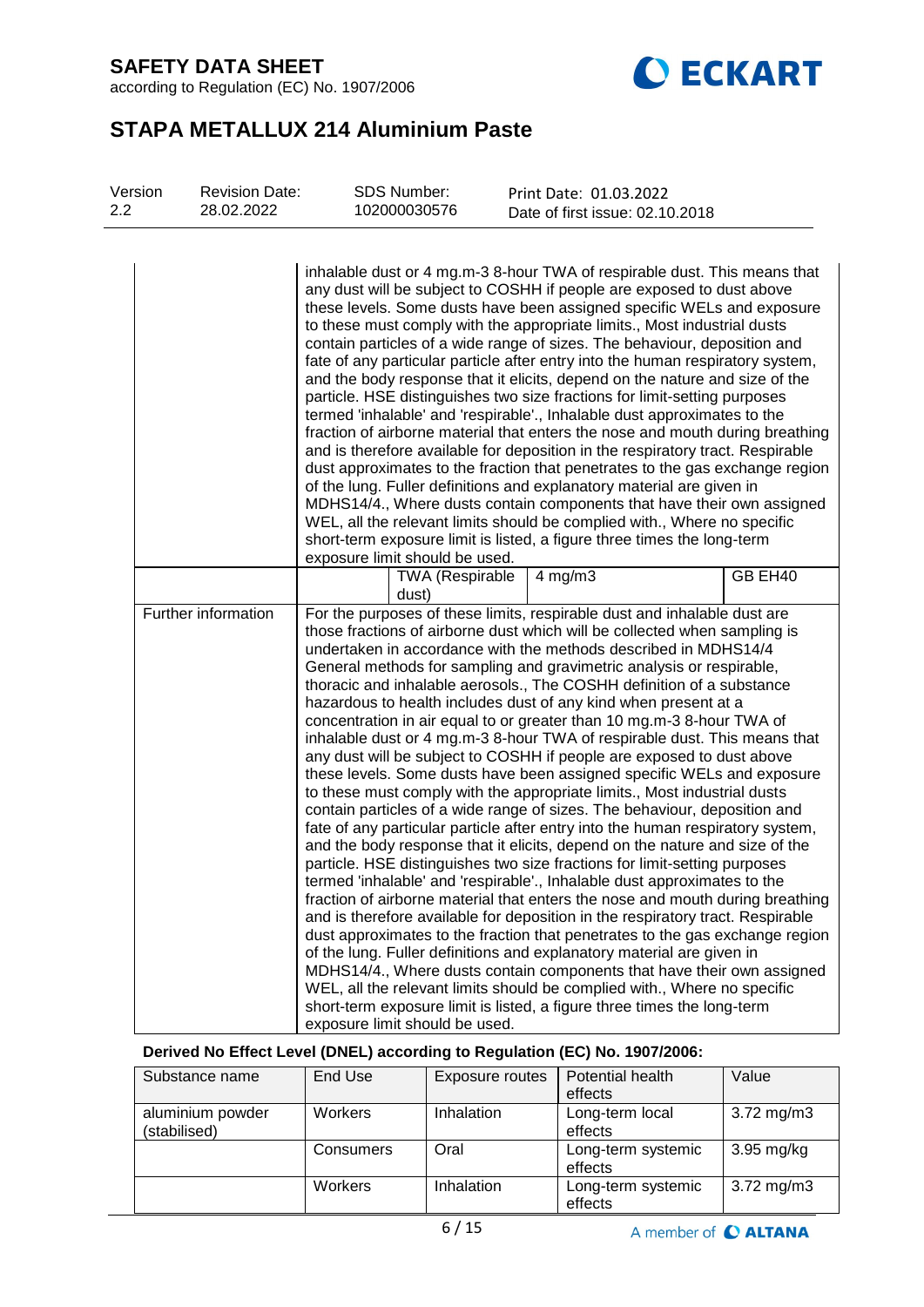according to Regulation (EC) No. 1907/2006



# **STAPA METALLUX 214 Aluminium Paste**

| Version<br>$2.2^{\circ}$ | <b>Revision Date:</b><br>28.02.2022                                                 | <b>SDS Number:</b><br>102000030576 |              | Print Date: 01.03.2022<br>Date of first issue: 02.10.2018 |           |
|--------------------------|-------------------------------------------------------------------------------------|------------------------------------|--------------|-----------------------------------------------------------|-----------|
| naphtha                  | Naphtha (petroleum),<br>hydrotreated heavy;<br>Low boiling point<br>ydrogen treated | <b>Workers</b>                     | Skin contact | Long-term systemic<br>effects                             | 300 mg/kg |
|                          |                                                                                     | Consumers                          | Ingestion    | Long-term systemic<br>effects                             | 300 mg/kg |
|                          |                                                                                     | Consumers                          | Skin contact | Long-term systemic<br>effects                             | 300 mg/kg |
|                          |                                                                                     | Consumers                          | Inhalation   | Long-term systemic<br>effects                             | 900 mg/m3 |
| arom.                    | Solvent naphtha<br>(petroleum), light                                               | Workers                            | Inhalation   | Long-term systemic<br>effects                             | 150 mg/m3 |
|                          |                                                                                     | Workers                            | Skin contact | Long-term systemic<br>effects                             | 25 mg/kg  |

### **Predicted No Effect Concentration (PNEC) according to Regulation (EC) No. 1907/2006:**

| Substance name                | <b>Environmental Compartment</b> | Value              |
|-------------------------------|----------------------------------|--------------------|
| aluminium powder (stabilised) | Fresh water                      | $0.0749$ ma/l      |
|                               | clarification plant              | $20 \text{ m}$ g/l |

#### **8.2 Exposure controls**

### **Personal protective equipment** Eye protection : Safety glasses Hand protection Material : Solvent-resistant gloves Remarks : Take note of the information given by the producer concerning permeability and break through times, and of special workplace conditions (mechanical strain, duration of contact). The exact break through time can be obtained from the protective glove producer and this has to be observed. Please observe the instructions regarding permeability and breakthrough time which are provided by the supplier of the gloves. Also take into consideration the specific local conditions under which the product is used, such as the danger of cuts, abrasion, and the contact time. Recommended preventive skin protection Skin should be

washed after contact. The suitability for a specific workplace should be discussed with the producers of the protective gloves. Skin and body protection : Long sleeved clothing Safety shoes Choose body protection according to the amount and concentration of the dangerous substance at the work place. Protective suit Respiratory protection : Use suitable breathing protection if workplace concentration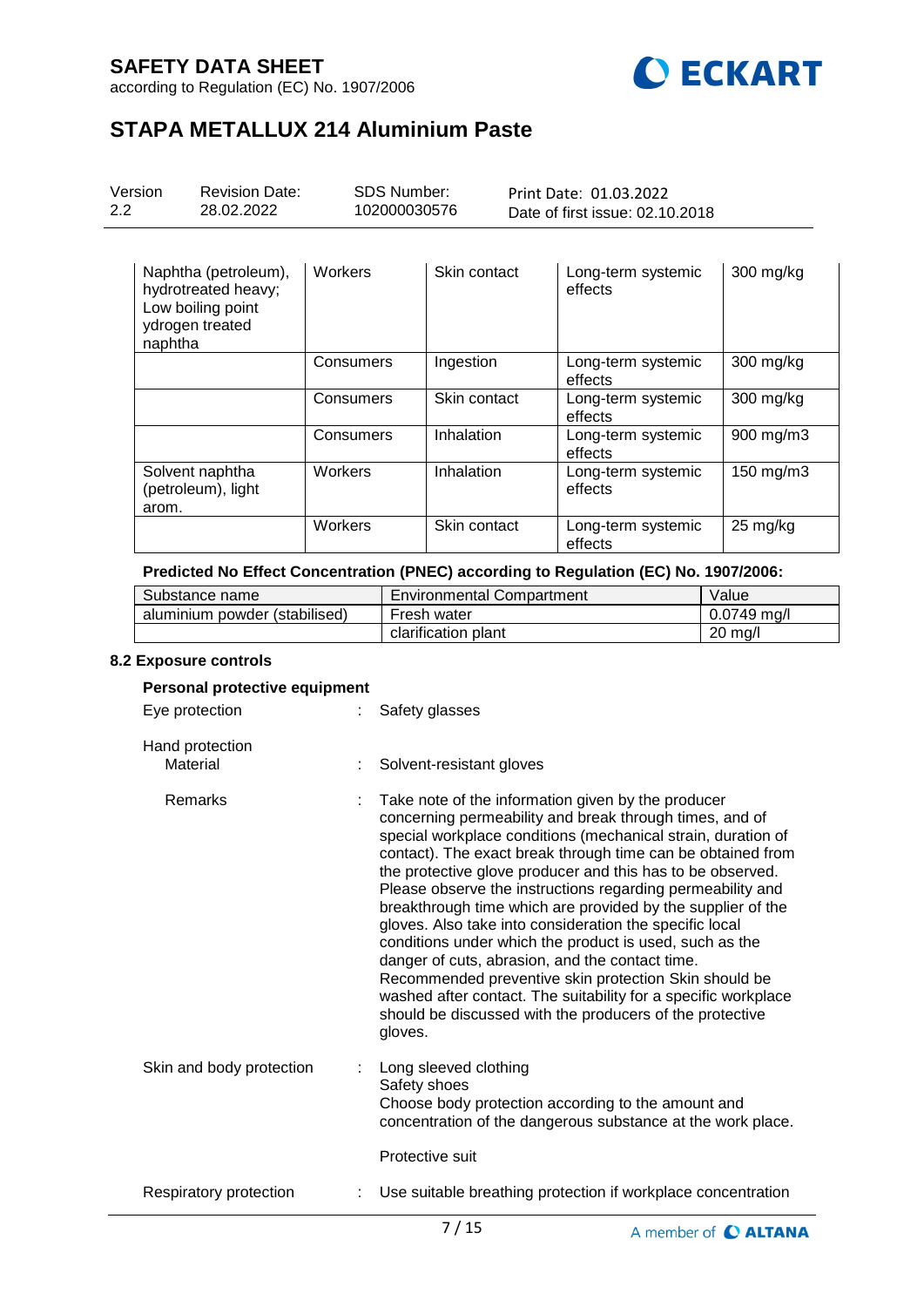according to Regulation (EC) No. 1907/2006



# **STAPA METALLUX 214 Aluminium Paste**

| Version<br>2.2 | <b>Revision Date:</b><br>28.02.2022    | SDS Number:<br>102000030576 | Print Date: 01.03.2022<br>Date of first issue: 02.10.2018 |
|----------------|----------------------------------------|-----------------------------|-----------------------------------------------------------|
|                |                                        |                             |                                                           |
|                |                                        | requires.                   |                                                           |
| required.      |                                        |                             | No personal respiratory protective equipment normally     |
|                | <b>Environmental exposure controls</b> |                             |                                                           |
| Water          |                                        | t.<br>courses or the soil.  | The product should not be allowed to enter drains, water  |

### **SECTION 9: Physical and chemical properties**

### **9.1 Information on basic physical and chemical properties**

| Appearance                                          | : Pasty solid                                 |
|-----------------------------------------------------|-----------------------------------------------|
| Colour                                              | : silver                                      |
| Odour                                               | : characteristic                              |
| <b>Odour Threshold</b>                              | No data available                             |
| pH                                                  | : substance/mixture is non-soluble (in water) |
| Freezing point                                      | No data available                             |
| Boiling point/boiling range                         | No data available                             |
| Flash point                                         | No data available                             |
| Evaporation rate                                    | No data available                             |
| Flammability (solid, gas)                           | <b>Combustible Solids</b>                     |
| Self-ignition                                       | : not auto-flammable                          |
| Auto-ignition temperature                           | : No data available                           |
| Smoldering temperature                              | No data available                             |
| Decomposition temperature                           | No data available                             |
| <b>Explosive properties</b>                         | Not explosive                                 |
| Oxidizing properties                                | No data available                             |
| Upper explosion limit / Upper<br>flammability limit | : No data available                           |
| Lower explosion limit / Lower<br>flammability limit | : No data available                           |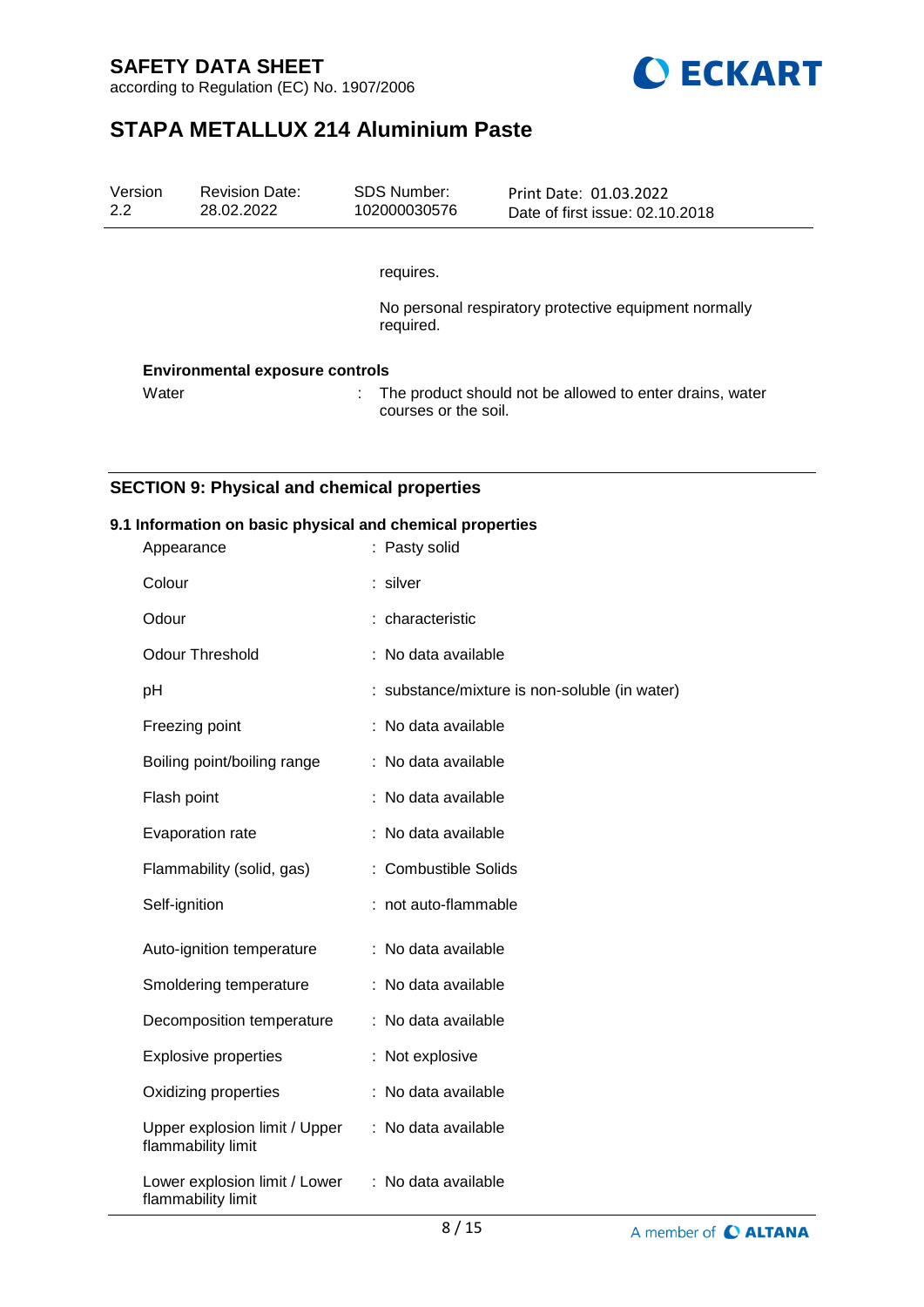according to Regulation (EC) No. 1907/2006



# **STAPA METALLUX 214 Aluminium Paste**

| Version<br>2.2 | <b>Revision Date:</b><br>28.02.2022        | <b>SDS Number:</b><br>102000030576 | Print Date: 01.03.2022<br>Date of first issue: 02.10.2018 |
|----------------|--------------------------------------------|------------------------------------|-----------------------------------------------------------|
|                |                                            |                                    |                                                           |
|                | Vapour pressure                            | : No data available                |                                                           |
|                | Relative vapour density                    | : No data available                |                                                           |
|                | Relative density                           | : No data available                |                                                           |
| Density        |                                            | : $1.3 - 2.0$ g/cm3                |                                                           |
|                | <b>Bulk density</b>                        | : No data available                |                                                           |
|                | Solubility(ies)<br>Water solubility        | : insoluble                        |                                                           |
|                | Solubility in other solvents               | : No data available                |                                                           |
|                | Partition coefficient: n-<br>octanol/water | : No data available                |                                                           |
|                | Decomposition temperature                  | : No data available                |                                                           |
|                | Viscosity, dynamic                         | : No data available                |                                                           |
|                | Viscosity, kinematic                       | : No data available                |                                                           |
| Flow time      |                                            | : No data available                |                                                           |
|                |                                            |                                    |                                                           |

### **9.2 Other information**

No data available

### **SECTION 10: Stability and reactivity**

### **10.1 Reactivity**

No decomposition if stored and applied as directed.

### **10.2 Chemical stability**

No decomposition if stored and applied as directed.

### **10.3 Possibility of hazardous reactions**

| Hazardous reactions | Reacts with alkalis, acids, halogenes and oxidizing agents.<br>Contact with acids and alkalis may release hydrogen.<br>Mixture reacts slowly with water resulting in evolution of<br>hydrogen.<br>Vapour/air-mixtures are explosive at intense warming. |
|---------------------|---------------------------------------------------------------------------------------------------------------------------------------------------------------------------------------------------------------------------------------------------------|
|                     | Stable under recommended storage conditions.<br>No hazards to be specially mentioned.                                                                                                                                                                   |

#### **10.4 Conditions to avoid**

Conditions to avoid : Do not allow to dry.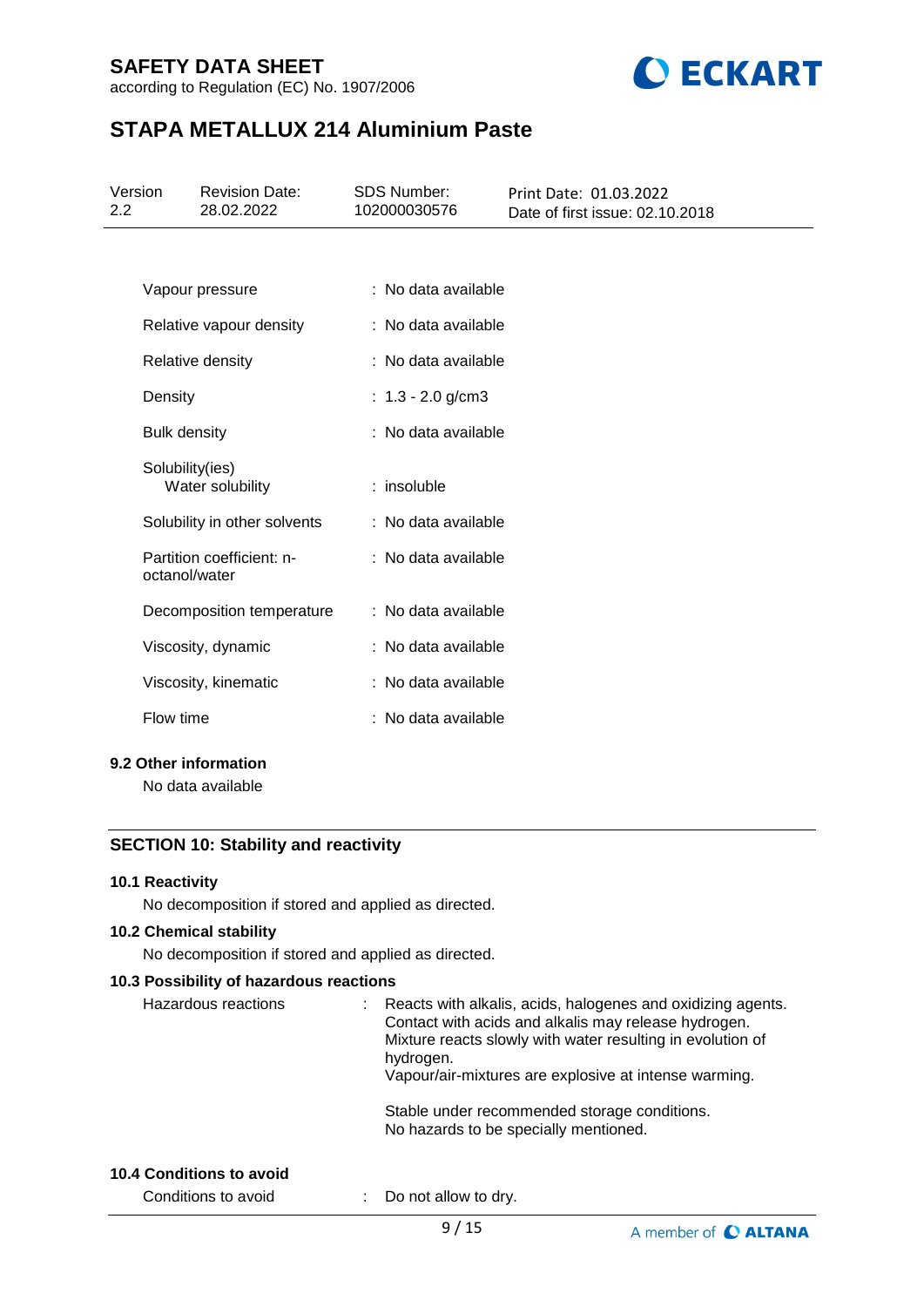according to Regulation (EC) No. 1907/2006



# **STAPA METALLUX 214 Aluminium Paste**

| Version<br>2.2                            | <b>Revision Date:</b><br>28.02.2022                                                                                                                                                                | <b>SDS Number:</b><br>102000030576               | Print Date: 01.03.2022<br>Date of first issue: 02.10.2018                                                                                                     |
|-------------------------------------------|----------------------------------------------------------------------------------------------------------------------------------------------------------------------------------------------------|--------------------------------------------------|---------------------------------------------------------------------------------------------------------------------------------------------------------------|
|                                           |                                                                                                                                                                                                    | No data available                                |                                                                                                                                                               |
|                                           | 10.5 Incompatible materials                                                                                                                                                                        |                                                  |                                                                                                                                                               |
| Materials to avoid                        |                                                                                                                                                                                                    | Acids<br><b>Bases</b><br>Oxidizing agents        | Highly halogenated compounds                                                                                                                                  |
|                                           | 10.6 Hazardous decomposition products                                                                                                                                                              |                                                  |                                                                                                                                                               |
| air                                       | Contact with water or humid                                                                                                                                                                        |                                                  | : This information is not available.                                                                                                                          |
|                                           | Thermal decomposition                                                                                                                                                                              |                                                  | : This information is not available.                                                                                                                          |
|                                           | 11.1 Information on toxicological effects<br><b>Acute toxicity</b><br>Not classified based on available information.<br>Components:<br>aluminium powder (stabilised):<br>Acute inhalation toxicity | $LC50$ (Rat): $> 5$ mg/l                         |                                                                                                                                                               |
|                                           |                                                                                                                                                                                                    | Exposure time: 4 h<br>Test atmosphere: dust/mist |                                                                                                                                                               |
|                                           |                                                                                                                                                                                                    |                                                  | Naphtha (petroleum), hydrotreated heavy; Low boiling point ydrogen treated naphtha:                                                                           |
|                                           | Acute oral toxicity                                                                                                                                                                                | LD50 (Rat): $> 5,000$ mg/kg<br>t.                |                                                                                                                                                               |
|                                           | Acute inhalation toxicity                                                                                                                                                                          | ÷<br>achievable concentration.                   | LC50 (Rat): Test atmosphere: vapour<br>Remarks: An LC50/inhalation/4h/rat could not be determined<br>because no mortality of rats was observed at the maximum |
|                                           | Acute dermal toxicity                                                                                                                                                                              | : LD50 (Rabbit): $> 5,000$ mg/kg                 |                                                                                                                                                               |
| Solvent naphtha (petroleum), light arom.: |                                                                                                                                                                                                    |                                                  |                                                                                                                                                               |
|                                           | Acute oral toxicity                                                                                                                                                                                | LD50 (Rat): 3,492 mg/kg                          |                                                                                                                                                               |
|                                           | Acute dermal toxicity                                                                                                                                                                              | : LD50 (Rabbit): $> 3,160$ mg/kg                 |                                                                                                                                                               |
|                                           | <b>Skin corrosion/irritation</b><br>Not classified based on available information.                                                                                                                 |                                                  |                                                                                                                                                               |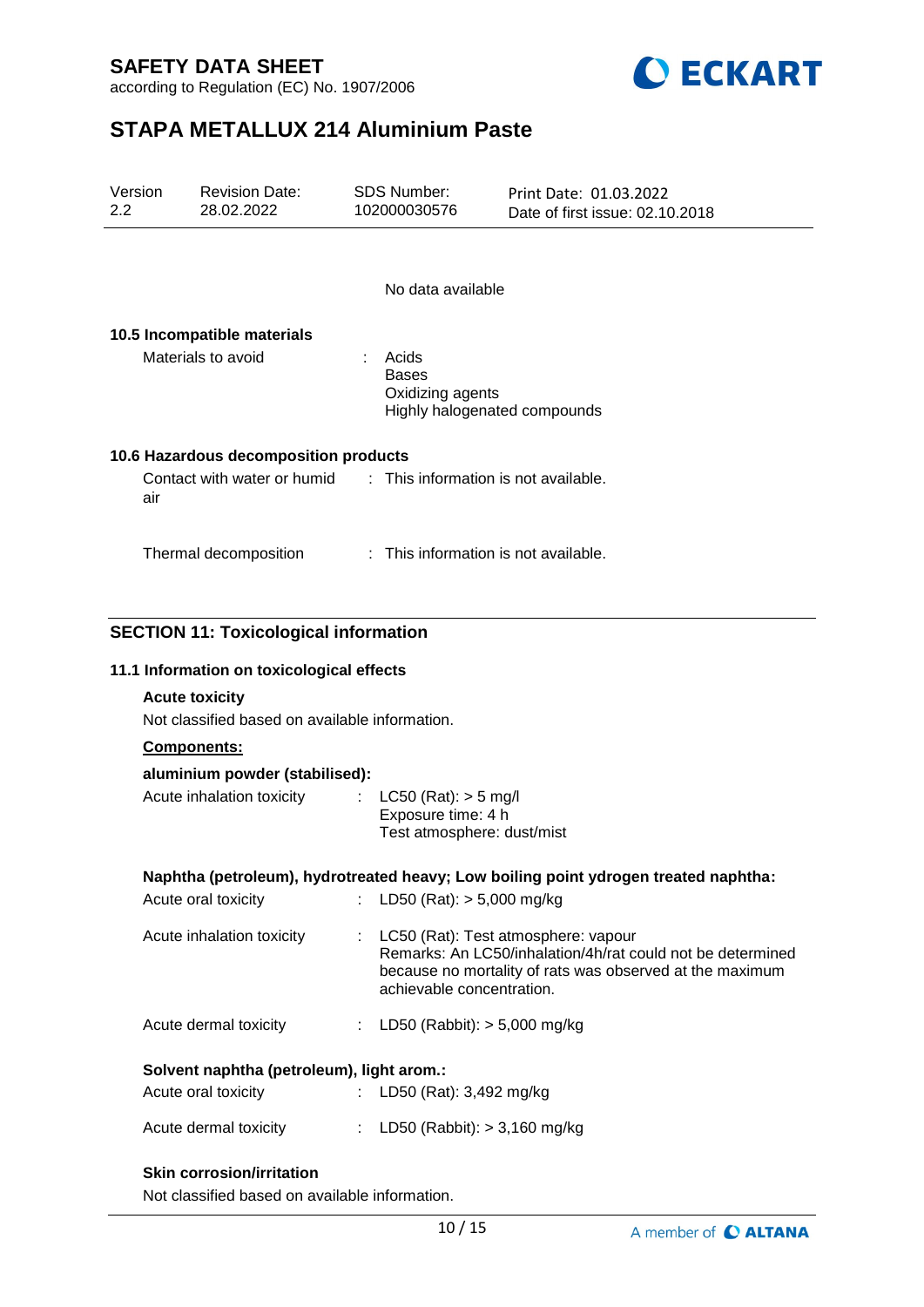according to Regulation (EC) No. 1907/2006



# **STAPA METALLUX 214 Aluminium Paste**

| Version<br>2.2 |             | <b>Revision Date:</b><br>28.02.2022            | <b>SDS Number:</b><br>102000030576 | Print Date: 01.03.2022<br>Date of first issue: 02.10.2018                                                |
|----------------|-------------|------------------------------------------------|------------------------------------|----------------------------------------------------------------------------------------------------------|
|                |             | Serious eye damage/eye irritation              |                                    |                                                                                                          |
|                |             | Not classified based on available information. |                                    |                                                                                                          |
|                |             | <b>Respiratory or skin sensitisation</b>       |                                    |                                                                                                          |
|                |             | <b>Skin sensitisation</b>                      |                                    |                                                                                                          |
|                |             | Not classified based on available information. |                                    |                                                                                                          |
|                |             | <b>Respiratory sensitisation</b>               |                                    |                                                                                                          |
|                |             | Not classified based on available information. |                                    |                                                                                                          |
|                |             | <b>Germ cell mutagenicity</b>                  |                                    |                                                                                                          |
|                |             | Not classified based on available information. |                                    |                                                                                                          |
|                | Components: |                                                |                                    |                                                                                                          |
|                |             |                                                |                                    | Naphtha (petroleum), hydrotreated heavy; Low boiling point ydrogen treated naphtha:                      |
|                | Assessment  | Germ cell mutagenicity-                        | $\mathcal{L}^{(1)}$                | Classified based on benzene content $< 0.1\%$ (Regulation (EC)<br>1272/2008, Annex VI, Part 3, Note P)   |
|                |             | Solvent naphtha (petroleum), light arom.:      |                                    |                                                                                                          |
|                | Assessment  | Germ cell mutagenicity-                        |                                    | : Classified based on benzene content $< 0.1\%$ (Regulation (EC)<br>1272/2008, Annex VI, Part 3, Note P) |
|                |             | Carcinogenicity                                |                                    |                                                                                                          |
|                |             | Not classified based on available information. |                                    |                                                                                                          |
|                | Components: |                                                |                                    |                                                                                                          |
|                |             |                                                |                                    | Naphtha (petroleum), hydrotreated heavy; Low boiling point ydrogen treated naphtha:                      |
|                | Assessment  | Carcinogenicity -                              |                                    | Classified based on benzene content $< 0.1\%$ (Regulation (EC)<br>1272/2008, Annex VI, Part 3, Note P)   |

### **Solvent naphtha (petroleum), light arom.:**

| Carcinogenicity - | Classified based on benzene content $< 0.1\%$ (Regulation (EC) |
|-------------------|----------------------------------------------------------------|
| Assessment        | 1272/2008, Annex VI, Part 3, Note P)                           |

### **Reproductive toxicity**

Not classified based on available information.

### **STOT - single exposure**

Not classified based on available information.

### **Components:**

### **Solvent naphtha (petroleum), light arom.:**

Assessment: May cause respiratory irritation., May cause drowsiness or dizziness.

### **STOT - repeated exposure**

Not classified based on available information.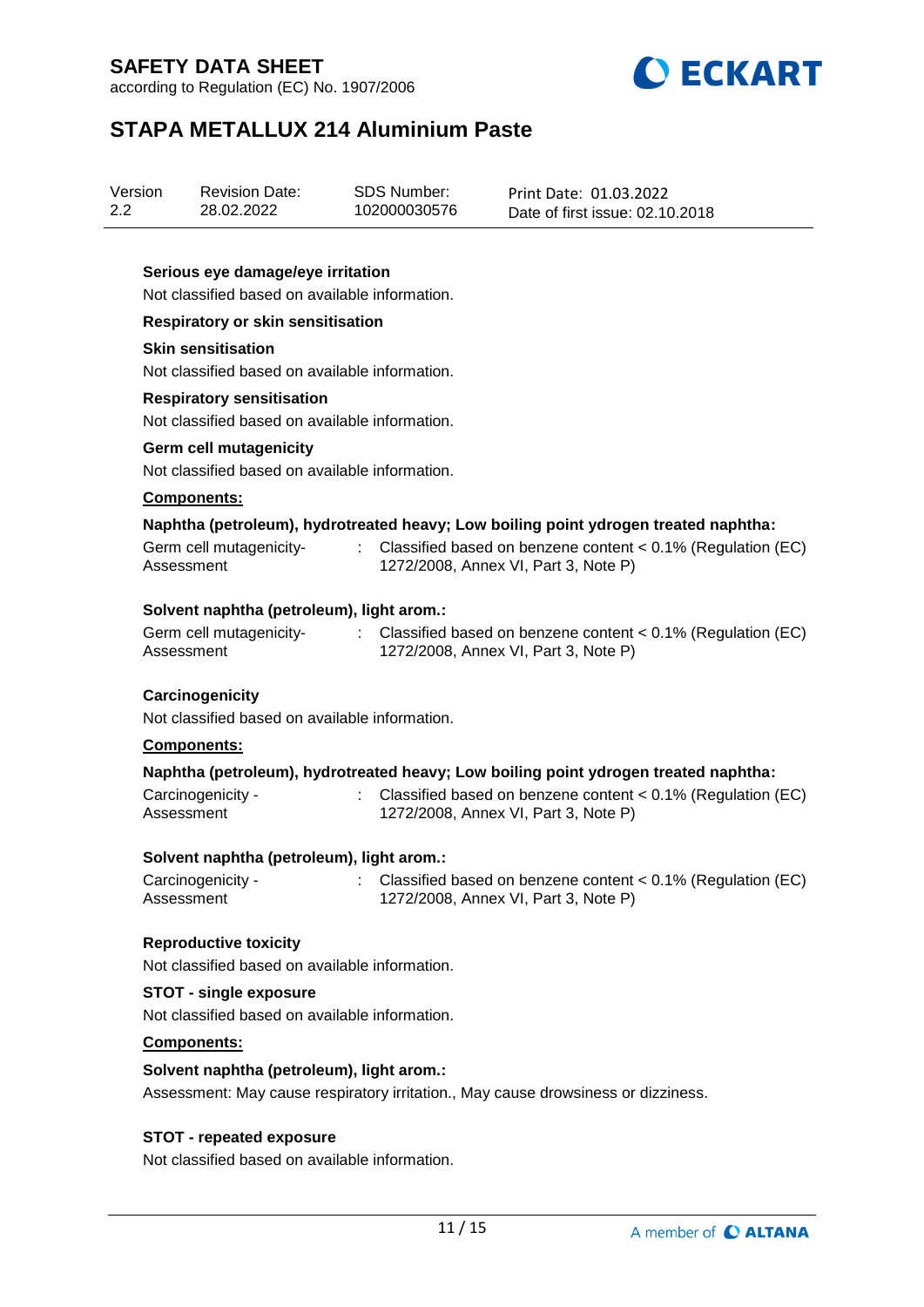according to Regulation (EC) No. 1907/2006



# **STAPA METALLUX 214 Aluminium Paste**

| Version | <b>Revision Date:</b> | SDS Number:  | Print Date: 01.03.2022          |
|---------|-----------------------|--------------|---------------------------------|
| 2.2     | 28.02.2022            | 102000030576 | Date of first issue: 02.10.2018 |

### **Aspiration toxicity**

Not classified based on available information.

### **Components:**

**Naphtha (petroleum), hydrotreated heavy; Low boiling point ydrogen treated naphtha:** May be fatal if swallowed and enters airways.

### **Solvent naphtha (petroleum), light arom.:**

May be fatal if swallowed and enters airways.

### **Further information**

**Product:**

Remarks: No data available

### **SECTION 12: Ecological information**

### **12.1 Toxicity**

### **Components:**

**Solvent naphtha (petroleum), light arom.:**

#### **Ecotoxicology Assessment**

Long-term (chronic) aquatic : Toxic to aquatic life with long lasting effects. hazard

### **12.2 Persistence and degradability**

No data available

### **12.3 Bioaccumulative potential**

No data available

### **12.4 Mobility in soil**

No data available

### **12.5 Results of PBT and vPvB assessment**

### **Product:**

Assessment : This substance/mixture contains no components considered to be either persistent, bioaccumulative and toxic (PBT), or very persistent and very bioaccumulative (vPvB) at levels of 0.1% or higher..

### **12.6 Other adverse effects**

### **Product:**

| Additional ecological | An environmental hazard cannot be excluded in the event of |
|-----------------------|------------------------------------------------------------|
| information           | unprofessional handling or disposal.                       |
|                       | Harmful to aquatic life with long lasting effects.         |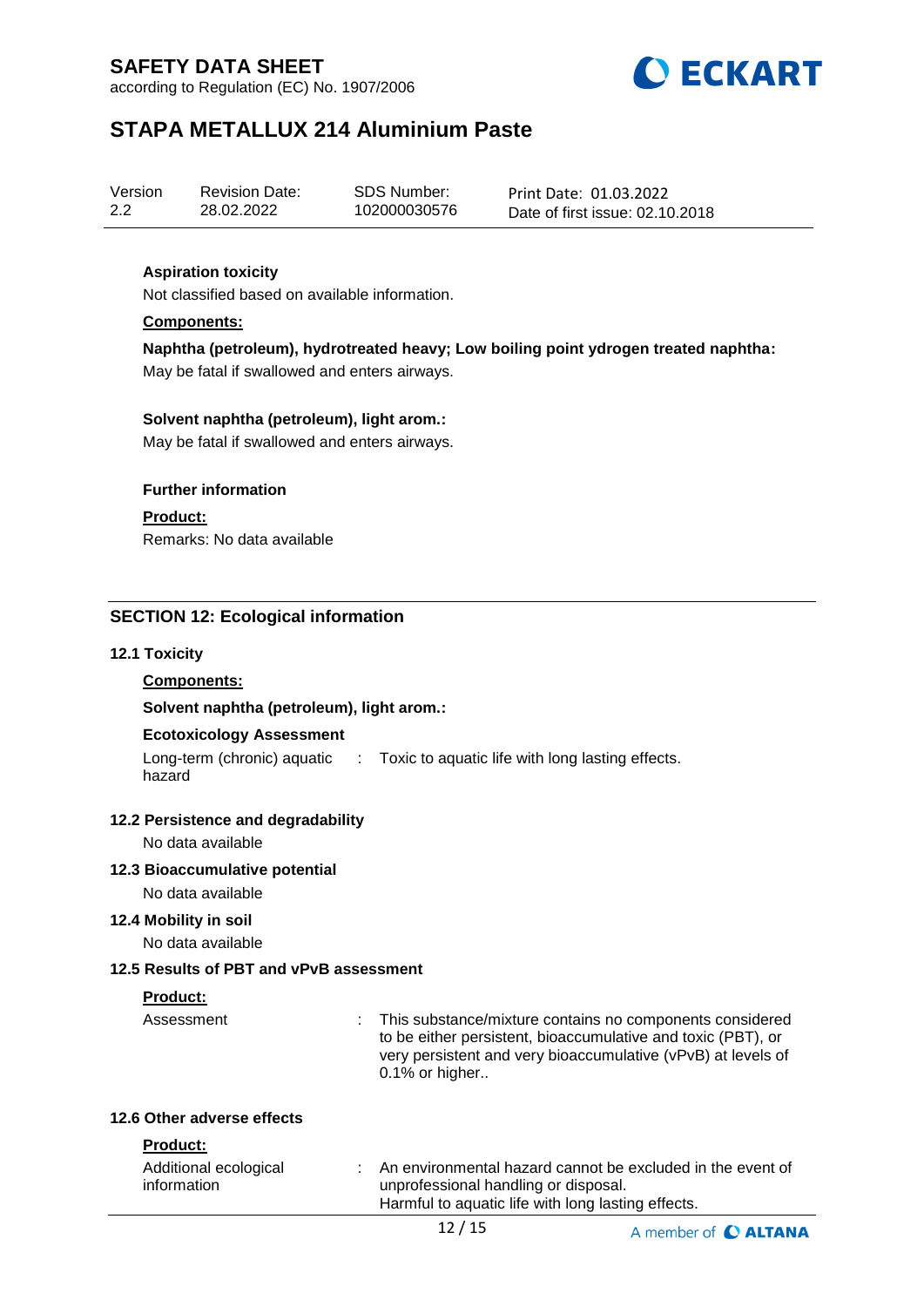according to Regulation (EC) No. 1907/2006



# **STAPA METALLUX 214 Aluminium Paste**

| Version | <b>Revision Date:</b> | SDS Number:  | Print Date: 01.03.2022          |
|---------|-----------------------|--------------|---------------------------------|
| 2.2     | 28.02.2022            | 102000030576 | Date of first issue: 02.10.2018 |

### **Components:**

**Naphtha (petroleum), hydrotreated heavy; Low boiling point ydrogen treated naphtha:** Additional ecological information : No data available

### **SECTION 13: Disposal considerations**

| European Waste Catalogue<br>European Waste Catalogue | : 12 01 04 - non-ferrous metal dust and particles<br>: 10 03 21 - other particulates and dust (including ball-mill dust)<br>containing hazardous substances |
|------------------------------------------------------|-------------------------------------------------------------------------------------------------------------------------------------------------------------|
| 13.1 Waste treatment methods                         |                                                                                                                                                             |
| Product                                              | : The product should not be allowed to enter drains, water<br>courses or the soil.                                                                          |

### **SECTION 14: Transport information**

#### **14.1 UN number**

Not regulated as a dangerous good

### **14.2 UN proper shipping name**

Not regulated as a dangerous good

#### **14.3 Transport hazard class(es)**

Not regulated as a dangerous good

#### **14.4 Packing group**

Not regulated as a dangerous good

### **14.5 Environmental hazards**

Not regulated as a dangerous good

### **14.6 Special precautions for user**

Remarks : Not classified as dangerous in the meaning of transport regulations.

### **14.7 Transport in bulk according to Annex II of Marpol and the IBC Code**

Not applicable for product as supplied.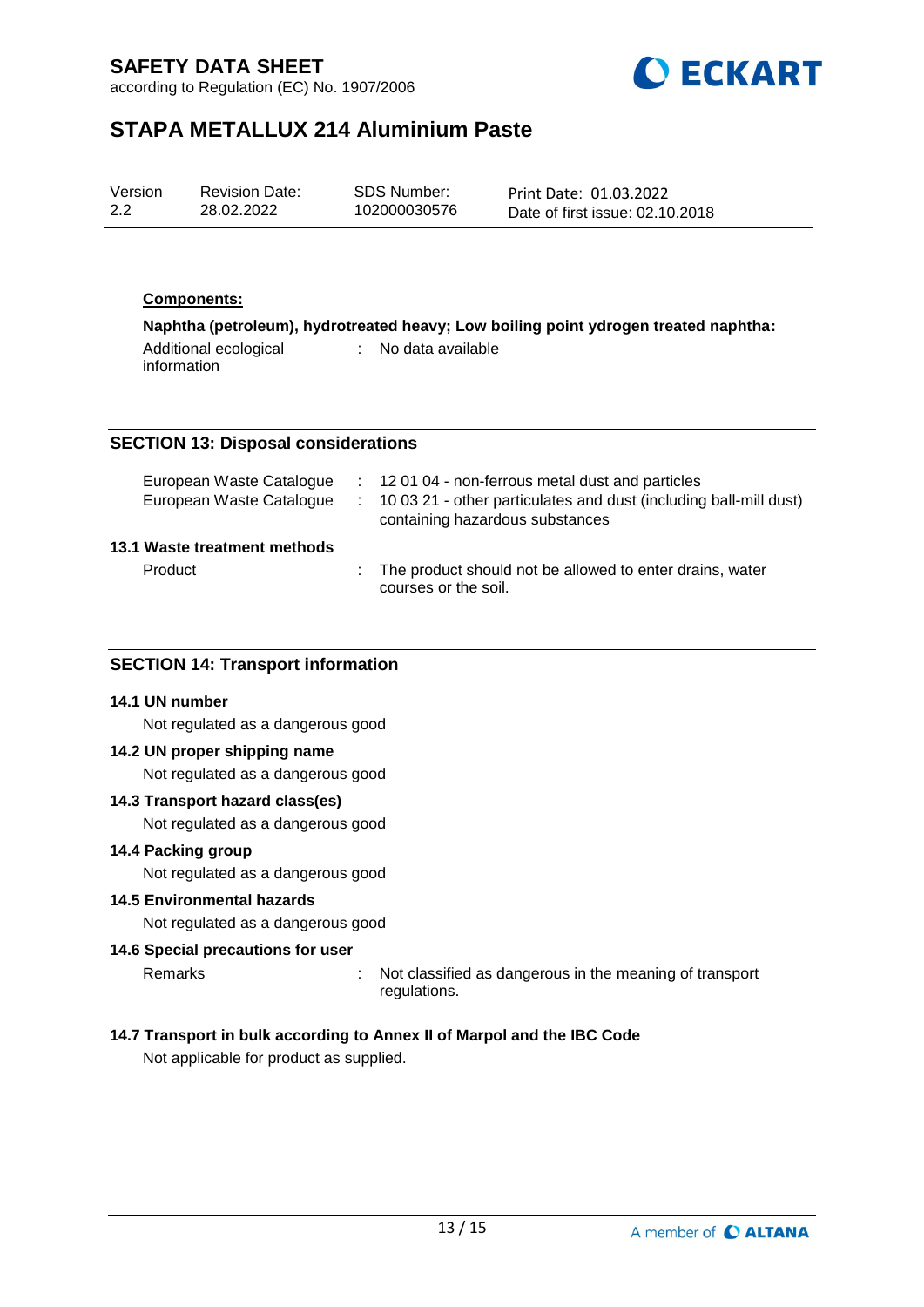according to Regulation (EC) No. 1907/2006



# **STAPA METALLUX 214 Aluminium Paste**

| Version | <b>Revision Date:</b> | SDS Number:  | Print Date: 01.03.2022          |
|---------|-----------------------|--------------|---------------------------------|
| 2.2     | 28.02.2022            | 102000030576 | Date of first issue: 02.10.2018 |

### **SECTION 15: Regulatory information**

#### **15.1 Safety, health and environmental regulations/legislation specific for the substance or mixture** REACH - Candidate List of Substances of Very High Concern for Authorisation (Article 59). : Not applicable Regulation (EC) No 1005/2009 on substances that deplete the ozone layer : Not applicable Regulation (EU) 2019/1021 on persistent organic pollutants (recast) : Not applicable UK REACH List of substances subject to authorisation (Annex XIV) : Not applicable REACH - Restrictions on the manufacture, placing on the market and use of certain dangerous substances, preparations and articles (Annex XVII) : Conditions of restriction for the following entries should be considered: aluminium powder (stabilised) (Number on list 40) Naphtha (petroleum), hydrotreated heavy; Low boiling point ydrogen treated naphtha (Number on list 3) Solvent naphtha (petroleum), light arom. (Number on list 3)

**15.2 Chemical safety assessment**

### **SECTION 16: Other information**

### **Full text of H-Statements**

| H <sub>226</sub>                        | Flammable liquid and vapour.                     |  |
|-----------------------------------------|--------------------------------------------------|--|
| H <sub>228</sub>                        | Flammable solid.                                 |  |
| H <sub>304</sub>                        | May be fatal if swallowed and enters airways.    |  |
| H335                                    | May cause respiratory irritation.                |  |
| H336                                    | May cause drowsiness or dizziness.               |  |
| H411                                    | Toxic to aquatic life with long lasting effects. |  |
| <b>Full text of other abbreviations</b> |                                                  |  |
| Aquatic Chronic                         | Long-term (chronic) aquatic hazard               |  |
| Asp. Tox.                               | Aspiration hazard                                |  |
| Flam. Liq.                              | Flammable liquids                                |  |
| Flam. Sol.                              | Flammable solids                                 |  |
| STOT SE                                 | Specific target organ toxicity - single exposure |  |
| GB EH40                                 | UK. EH40 WEL - Workplace Exposure Limits         |  |
|                                         |                                                  |  |

GB EH40 / TWA : Long-term exposure limit (8-hour TWA reference period)

ADN - European Agreement concerning the International Carriage of Dangerous Goods by Inland Waterways; ADR - European Agreement concerning the International Carriage of Dangerous